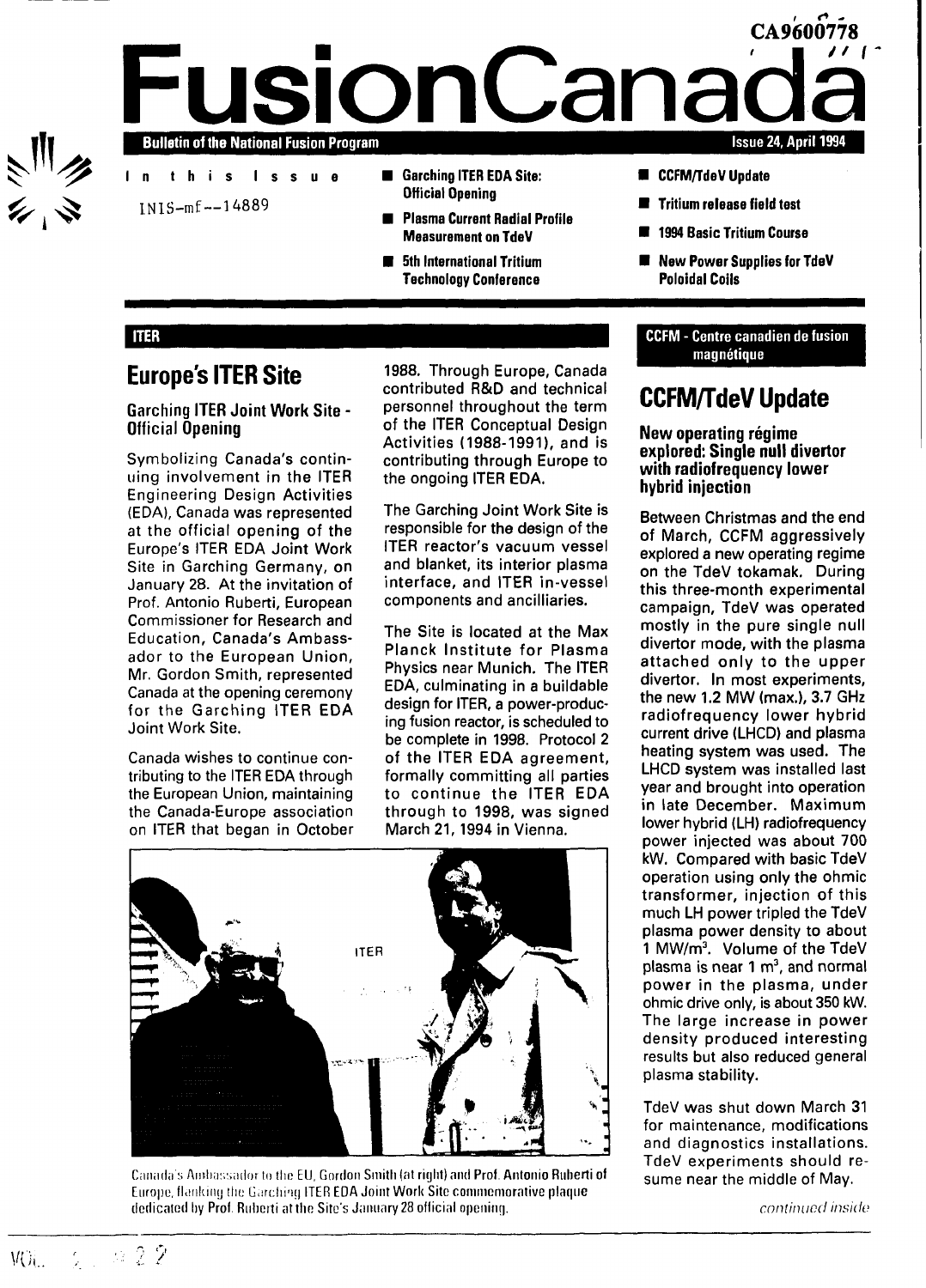

### ELECTRONIC **MAIL**

## **Canadian Fusion Centres**

### **e-mail Addresses**

All staff at Canada's two main fusion centres can be reached by e-mail. Address formats are listed below.

CAUTION: Not all people check e-mail daily. Before launching e-mail dialogues, please obtain agreement, by FAX or phone, for initiating e-mail exchanges.

### **CFFTP** - **Canadian Fusion Fuels Technology Project**

General e-mail address format = [firstname].[lastname]@hydro.on.ca Use full lastname. Firstname may be full or shortened, at choice of addressee.

### Key **CFFTP staff:**

| Donald Dautovich - CFFTP Manager: don.dautovich@hydro.on.ca |                              |
|-------------------------------------------------------------|------------------------------|
| Paul Gierszewski - Fuel Systems:                            | paul.gierszewski@hydro.on.ca |
| Ronald Matsugu - Tritium Systems:                           | ron.matsugu@hydro.on.ca      |
| John Blevins - Remote Handling:                             | john.blevins@hydro.on.ca     |

### **CCFM** - **Centre canadien** de **fusion magnétique**

General e-mail address format = [lastname]@toka.ireq-ccfm.hydro.qc.ca

No firstname needed. Use full lastname. Convert all French lastname spellings to simple roman letters, e.g. Décoste = decoste

### Key **CCFM staff:**

Richard Bolton - Director General: bolton@toka.ireq-ccfm.hydro.qc.ca Brian Gregory - Scientific Director: gregory@toka.ireq-ccfm.hydro.qc.ca Real Décoste - Operations Director: decoste@toka.ireq-ccfm.hydro.qc.ca

### **CFFTP** - Canadian Fusion Fuels Technology Project

### **Basic Tritium Safe Handling Course - October 1994**

### **Hands-on tritium laboratory training**

For the eleventh year, CFFTP is offering its Basic Tritium Safe Handling Course. This year's Course is scheduled for October 17-21. The course is held at AECL Research Chalk River Laboratories. It consists of lecture topics followed by handson laboratory sessions with tritium, and facility tours to reinforce the lecture materials.

The course introduces topics relevant to safe handling of tritium, including tritium processing techniques, tritium-materials interaction, waste management and tritium-related radiation safety in theory and practice.

The 1994 Advanced Tritium Safe Handling Course is taking place May 9-13 at Ontario Hydro Technologies in Toronto.

For a Course registration package contact Maryann Zito at CFFTP, (905) 855-4701, For technical enquiries about the Course, contact Ron Matsugu (905) 855-4727. Faxes to either person: (905) 823-8020.

### TRITIUM IN THE ENVIRONMENT

### **Tritium Release Field Test in Canada**

### **Canada-Japan joint experiment**

In a free atmosphere tritium field test due for Summer 1994. Canadian and Japanese scientists will release a small amount (700 Curies) of tritium gas steadily over a two week period across an open test 'garden' of established vegetation. The objective of the tests is to measure steady state relationships between tritium gas (HT) concentrations in air, and the consequent equilibrium concentrations of tritiated water (HTO) in the air, soil and vegetation exposed to the tritium release. The test area, at AECL Chalk River, is uncontaminated ground, so that any HTO appearing will be a result of the metered HT releases. Phil Davis of AECL is coordinating the field tests in Canada. The Japan Atomic Energy Research Institute (JAERI) is an equal partner in this field test program, under the auspices of the International Energy Agency (IEA, Paris). Hikaru Amano and Hiroshi Noguchi of JAERI are coordinating Japan's participation in the field test.

The tests are part of the work of a four-party IEA program (Canada, Japan, Europe and the USA), studying the Environmental, Safety and Economic Aspects of Fusion Power (ESE). In this eight-task program, Canada is leader of the Tritium Safety and Environmental Effects task. Tony Natalizio of CFFTP coordinates joint work in this task, replacing Gary Vivian who has retired. Plans for the tritium field test were formally pre sented last year in San Diego at the November 1993 meeting of the IEA Executive Committee governing the ESE work.

Information on Tritium Field Test: Phil Davis, AECL Chalk River (613) 584-3311 ext. 3294, Fax (613) 584-1221.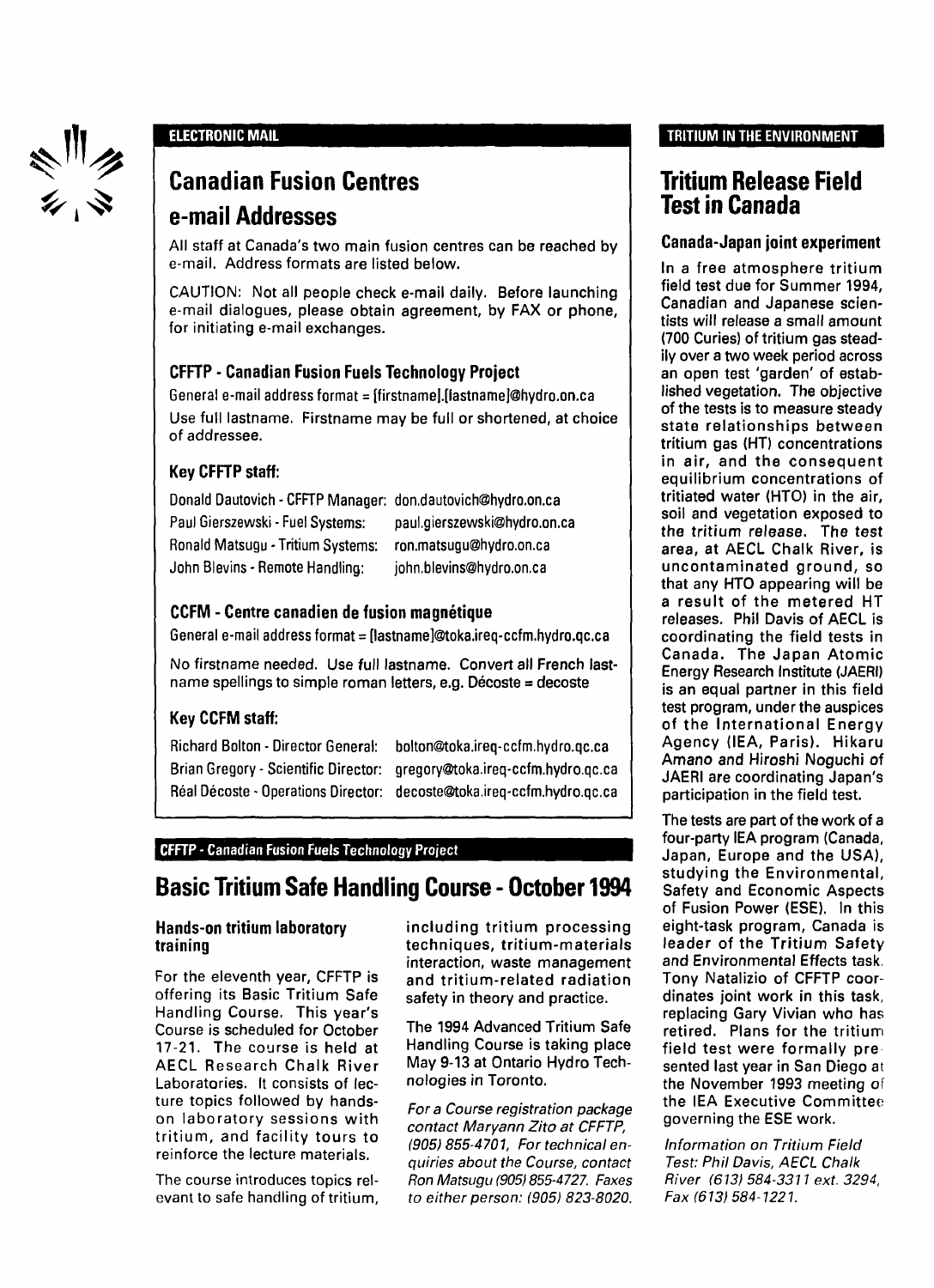### **Measuring Radial Profile of Plasma Current Density on TdeV**

CCFM now has the capability to measure the radial profile of plasma current density on the TdeV tokamak. Jean-Louis Lachambre of CCFM designed the instrumentation, a laser polarimeter, and he supervised its commissioning. The polarimeter measures Faraday rotation of the plane of polarization in seven beams from a formic acid laser, which pass through the TdeV plasma on different chords. The same seven laser beams measure plasma density radial profiles by interferometry. Measuring plasma current density profiles by Faraday rotation is an extremely difficult measurement, since the polarimeter must measure polarization plane rotations of one degree or less. The seven beam rotation measurements are then processed to extract the current density profile information. The system will be invaluable for measuring changes in current density profile caused by lower hybrid power injection.

The system will allow accurate observation of the evolution of current density profiles during a tokamak shot, since complete current density profiles can be obtained at 1 millisecond intervals. Plasma density profiles can be obtained much faster, at 5 microsecond intervals.

Signals from the laser polarimeter are processed rapidly by the TdeV data acquisition computers and analysis codes. After a TdeV plasma shot, current and density profiles for that shot can be obtained within one minute. This rapid turnaround provides the TdeV team with a very useful tool for its lower hybrid current drive experiments. For example, the effects on the plasma current density profile produced by incremental changes in LHCD power or lower hybrid wave launch spectra can be evaluated between shots, and the results used to verify or determine appropriate LH power injection changes for the next TdeV plasma shot in the series. An important part of TdeV's next phase of LHCD work will aimed at evaluating ("benchmarking") computer codes predicting LH coupling, power deposition and LHdriven current in the plasma.

More information from Jean-Louis Lachambre, CCFM, (514) 652-8722, or Fax via CCFM.



TdeV radial profiles of plasma current density (bottom graphs) and plasma electron density (top graphs) for two separate plasma currents of 100 kA (left side) and 240 kA (right side). Both shots had same integrated line average density. As expected, current profile is wider at larger currents.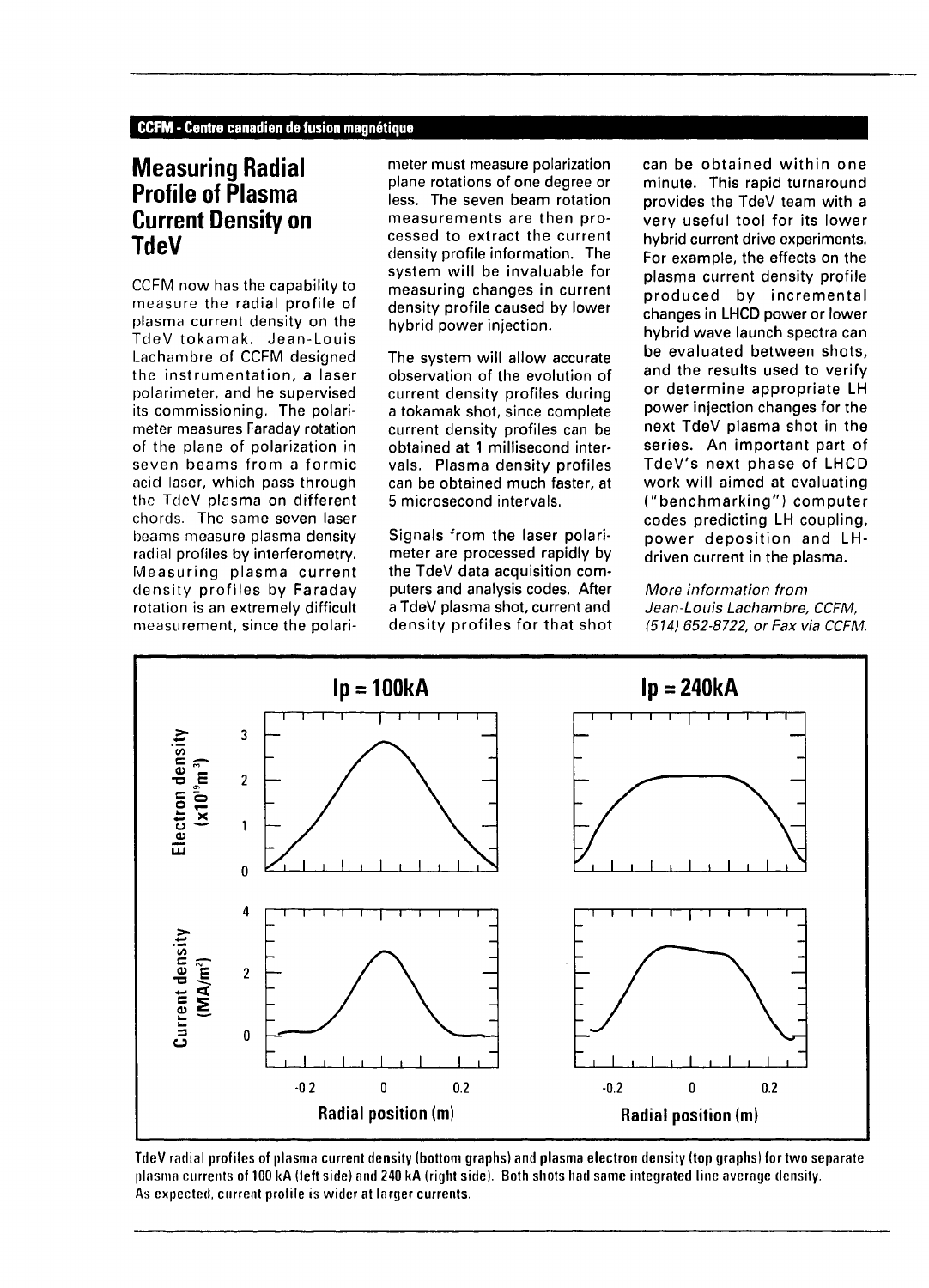of the radial current profile on TdeV has recently begun with a laser polarimeter (see separate article) developed at CCFM.

### **TdeV Boron Coating** (Boronization)

To improve plasma purity, an improved and automated methodology was installed for boroncoating (or boronizing) the TdeV plasma chamber interior. The cleaner plasma obtainable as a result has helped TdeV achieve a new plasma density limit of  $7\times10^{10}$ .m  $^3$  under the ohmic régime. Deuterated diborane gas is now used to boronize the TdeV plasma chamber in glow discharges, instead of the hydrogenbearing trimethyl boron gas used in the earlier method. The new boronization system uses automatic programming to control the entire boronization sequence, including the diborane gas admission system, discharge electrode deployment, glow discharge time, and return to normal tokamak operation. CCFM is also preparing to test the effects of internal siliconization on plasma purity, by coating TdeV internally with silicon through use of deuterated silane gas in the new system.

Along with an improved gas discharge electrode geometry, use of deuterated diborane is credited with providing cleaner TdeV plasmas. For example, loop voltage  $V<sub>L</sub>$  (an indicator of plasma purity) was reduced to -0.9 volts, compared with a loop voltage without boronization of ~1.8 volts. The lower loop voltage indicates that oxygen is being retained better on plasma chamber walls. Plasma density control is also much improved, since deuterium fuel recycling from the plasma chamber walls is reduced.

### **Compact Toroid Fuel Injection**

Trials of the compact toroid (CT) fueller device were limited, but met modest success. Nondisruptive centre fuelling of TdeV by CT injection was accomplished at toroidal fields up to 1 Tesla. Results are considered encouraging. The CT fueller injects fuel masses of about 10 micrograms at velocities up to 250 km.s '.

More information from Brian Gregory or Réal Décoste at CCFM (See Contact Data).

### **CCFM - Centre canadien de fusion magnétique**

### **New CCFM Board Member Brings Utility Experience**

Louis Masson, a Vice President of Hydro-Québec, has been appointed a member of CCFM's Board of Directors. Mr. Masson is now Hydro Quebec's Vice President, Technologie et IREQ. CCFM is located at IREQ, the principal Hydro-Québec R&D laboratory site. Mr. Masson took over the Vice President's position, and the seat on the CCFM Board, from Mr. Alain Brosseau.

Mr. Masson has 25 years experience of electrical utility operations, planning and technology research with Hydro-Québec, which is Québec's provincial electrical utility with an available

generation capacity near 35,000 megawatts. Mr. Masson's utility experience will be a valuable asset to CCFM.

Mr. Brosseau was one of CCFM's founder Board members, having served on the Board since its creation. He has been instrumental in helping CCFM chart its successful course to date, contributing from experience of managing large organizations using complex technology. Mr. Brosseau held executive positions in the telecommunications industry before joining Hydro-Québec in 1987.

CCFM - Centre canadien de fusion magnétique

### **New Power Supplies for TdeV**

### **AECL Research donates High Power Thyristor Equipment**

CCFM is acquiring two additional 6 MW DC power supplies, each intended to supply up to 37.5 kA current for different poloidal field coils on the TdeV tokamak. These power supplies will help TdeV operators achieve finer control of TdeV plasma and separatrix position, as well as providing more flexibility in controlling plasma shape.

AECL Research has contributed the high power thyristor banks for these power supplies, from power supplies that were used at AECL's Chalk River Laboratories to provide finely-controlled electric power for critical heat flux measurements on simulated fission reactor fuel assemblies. Using the AECL thyristor equipment in the new power supplies has saved about half the cost, compared with buying completely new power supplies.

At present, all four of TdeV's main equilibrium field (EF) coils are fed in series from a single power supply. One of the new power supplies will allow two of the EF coils to be fed independently, permitting more rigid control of plasma separatrix position, which is most important in the TdeV single-null plasma configuraation for testing various plasma biasing schemes.

The power supplies will take on new roles when TdeV achieves its planned upgrade configuration, known as TdeV-M, towards the end of the decade. TdeV-M is to be a 2 Tesla machine requiring about twice the number of power supplies needed for the present TdeV configuration.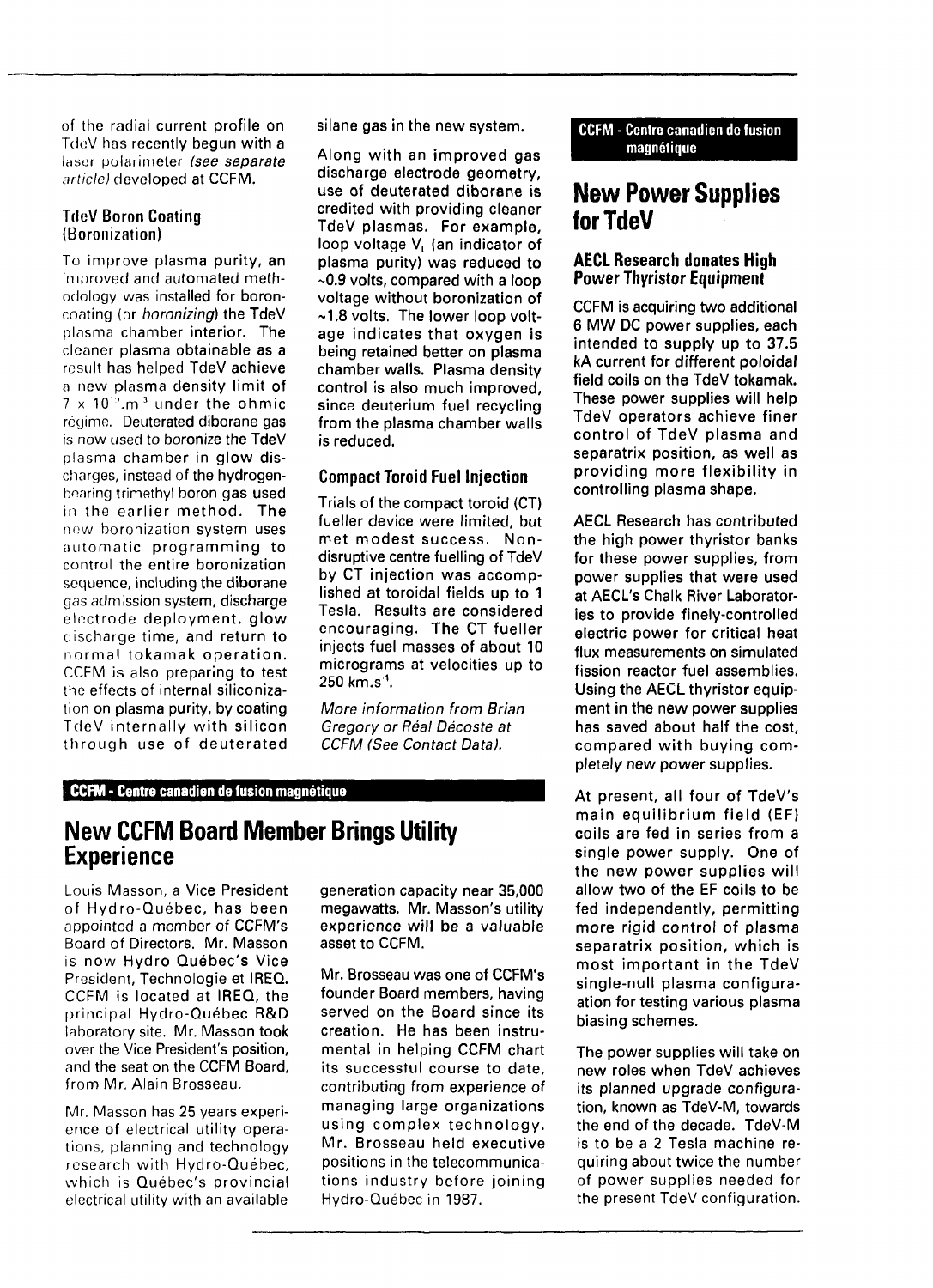#### **CCFM - Centre canadien de fusion magnétique**

### **CCFM/TdeV Update**

continued

### Exploring the new TdeV operating régime

TdeV was in effect used in an entirely new operating régime throughout the three months. In addition to single null divertor operation with LH radiofrequency injection, fuelling was with deuterium only and there was the added novelty of having the mouth of the relatively large LHCD multijunction antenna very near the plasma edge; multijunction antennas must be near the edge to effectively couple the LH rodiofrequency power into the plasma. Also, a new method of coating the machine internally with boron was put in service, to improve plasma purity.

There were three main experimental themes during the three months:

- Gain experience with the LHCD system.
- Achieve stable, denser plasmas with increasing pulsa length and plasma energy densities augmented by LH injection.
- $\blacksquare$  Explore plasma biasing and divertor operation with the new higher power operating regime.

With the range of new operating parameters, a certain amount of exploration of operating conditions was required to make progress in this extended operational régime. Progress was considered satisfactory. At one point, a new plasma density limit,  $7 \times 10^{19}$ .m $^3$ , was reached in the ohmic régime with the standard TdeV toroidal magnetic field of 1.5 Tesla. As expected, plasma temperatures of about 1.4 keV were reached with 700 kW LH power. With no LH power injec-tion, TdeV plasma temperature was usually about 0.8 - 1.0 keV. Another observation with LHCD was that the

plasma itself is capable of driving the voltage in TdeV's electrically isolated divertor plates to very large negative voltages, perhaps -200 volts, with no externally applied bias voltage. This phenomenon is not yet completely understood, but is probably linked to LHCDproduced suprathermal electrons. These plasma-produced plate voltages might cause electrical insulator breakdown problems inside the tokamak if they appear when bias voltages are also being applied to the plates.

#### **Driving full plasma current with LHCD**

In basic tokamak operation, with no supplementary plasma current drive, a tokamak's plasma current is driven through induction by the tokamak's ohmic transformer. Using only the LHCD system, TdeV operators have been able to drive the full TdeV plasma current of 210 kA, with no assistance from the ohmic transformer. This achievement was one of the experimental targets of the campaign, and is an indicator that the LHCD system and its multijunction antenna are performing as expected. Driving full plasma current via LHCD means that all plasma current is being driven through acceleration of the plasma electrons via the 3.7 GHz lower hybrid plasma waves. With all plasma current being driven by LHCD, the net DC voltage, the loop voltage, or  $V_1$ , around the torus was zero.

#### **Tokamak operation progress**

During the three months, stable plasmas of increasing pulse length at high power density were gradually achieved, as TdeV operators learned to manage the interdependences between plasma parameters and the new operating conditions. At first, plasma stability was unpredictable, but became more predictable with accrued experience. Difficulty with carbon poisoning was experienced, as increased

power loads on the graphite divertor plates caused carbon erosion, and occasional *carbon* blooming, which tend to poison the plasma and indirectly cause plasma disruptions. With the help of TdeV's new divertor plate viewing cameras (including visible and infra-red imaging), divertor plate power deposition was managed to distribute divertor plate power deposition and minimise carbon erosion.

The high confinement H-mode has not yet manifested itself on TdeV, although scaling laws from other machines indicate that Hmode could'be attainable with the LHCD system operating.

As yet, high power LH injection is limited to plasma densities of about  $3 \times 10^{19}$ .m<sup>3</sup>. This is partly because penetration of LHCD power into the plasma is limited at the present TdeV toroidal magnetic field,  $B_T$ , of 1.5 Tesla. CCFM has plans to increase  $B_T$  to 2 Tesla, within a few months. This should permit more of the LHCD-driven plasma current to be driven near the plasma centre. Increasing  $B_T$ to 2 Tesla should also increase the attainable density limit.

Injection of LH power was found to readily stabilize the so-called 'sawtooth' oscillation modes (common to nearly all tokamaks) on TdeV. This is an indicator that the radial profile of the plasma current density was broadened by the added plasma current produced by the injected LHCD radiofrequency power. Plasma sawtooth oscillations occur where a central (on axis) peak in the radial current profile of the plasma exceeds certain welldefined criteria, dependent on toroidal magnetic field strength. Since the LHCD system should under present operating conditions be driving plasma current mainly near the plasma edge (and thereby broadening the plasma current profile), this is another indicator that LHCD performance is in line with expectations. Actual measurement

ミックス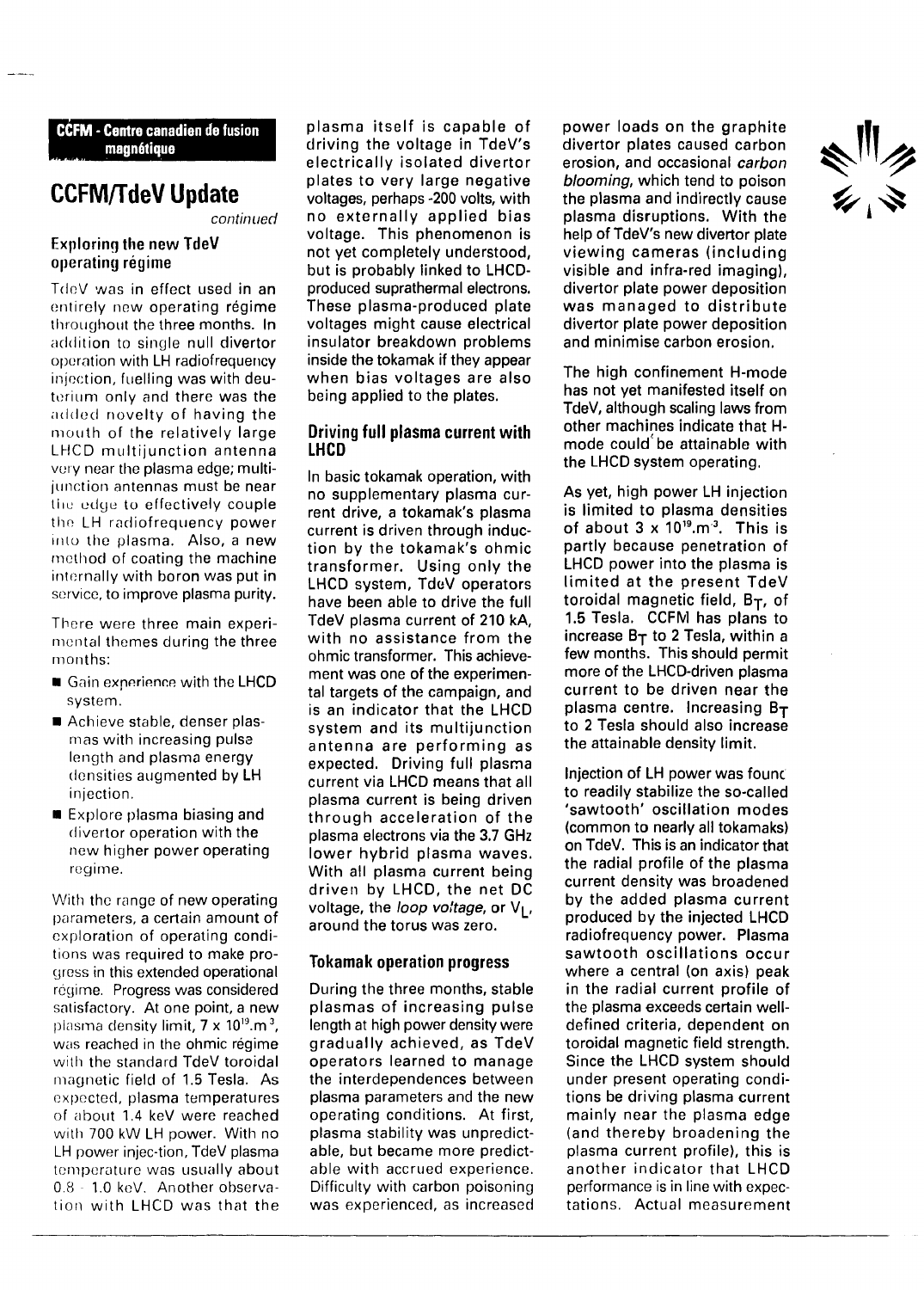#### **INTERNATIONAL**

### **1995 Tritium Technology Meeting - Ispra, Italy**

**First Announcement Issued - 5th Topical Meeting on Tritium** Tocliuoloyy **in** Fission, **Fusion and Isotopic Applications**

This Meeting is hosted by Euratom's Joint Research Centre - Ispra. It will be held May 28 - June 03, 1995 in Belgirate, on Lake Maggiore, nearby the JRC Ispra site.

The first call for papers for this international meeting is scheduled for June 01, 1994. The Meeting's Technical Program Committee will select papers for presentation from the Extended Summaries submitted; the Committee is chaired by Gary Vassallo of JRC Ispra. The three Canadians on the 14-member Committee are: Joan Miller (AECL Research - Chalk River Laboratories, Tritium Group); John Quelch

(Ontario Hydro - Darlington Tritium Removal Facility); and Dave Murdoch - CFFTP, attached at NET/ITER in Garching, Germany.

Extended Summaries of proposed papers are required in Ispra before October 01, 1994.

All enquiries and correspondence to:

Ms. G Siluri Safety Technology Institute (TP800) Joint Research Centre 1-21020 ISPRA (VA), Italy Tel: 39-332-789615 Fax: 39-332-789165 e-mail = G\_Siluri@cen.jrc.it

### **National Fusion Program**

#### Director, Dr. David P. Jackson

The National Fusion Program (NFP) coordinates and supports fusion development in Canada. NFP was established to develop Canadian fusion capability, in industry and in research and development centres. NFP develops international collaboration agreements, and assists Canadian fusion centres to participate in foreign and international projects.

NFP is managed for Canada by Atomic Energy of Canada Limited. Federal funding is provided by Natural Resources Canada through the Panel on Energy Research and Development.

#### **'FusionCanada' Bulletin**

'FusionCanada' is available free to interested persons. It is published four times each year, in French and English editions. Write to NFP Office, 'Bulletin Subscriptions' (see Contact Data). Please specify French or English edition, (or both if desired), and number of copies if several are required.

Editors are invited to freely use or reprint items from 'FusionCanada'. Please credit 'FusionCanada' and National Fusion Program of Canada. Please also send to the NFP office a copy of the publication, or a proof or copy of the printed piece.

### **Contact Data**

National Fusion Program

**L**

National Fusion Program AECL Research Chalk River Laboratories, Keys Centre<br>Chalk River, Ontario<br>C*anada: KOJ 1J0* 

Program Office: (613) 584-8036 Fax: (613) 584 **4243**

Dr. David Jackson Director - National Fusion Program (613) 584-8035

Dr. Charles Daughney Manager - Magnetic **Confinement** 16131584-8037

Dr. Gilbert Phillips<br>Manager – Fusion Fuels<br>(613) 584-8038

Dr. William Holtslancier Manager - International Program (613) 584 8039

Ce Bulletin est aussi **disponible** en français **CCFM Centre canadien de lusion magnétique**

**CCFM 1804, montée Ste-Julie Varennes, Québec Canada J3X 1S1**

**Dr. Richard Bolton CCFM Director-General (514)652-8701**

**Dr. Real Décoste CCFM Director-Operations (5141652-8715**

**Dr. Brian Gregory CCFM Director-Research (514)652-8729**

**Secretariat: (514) 652-8702 Fax:(514)652-8625**

**CFFTP Canadian Fusion Fuels Technology Project**

**CFFTP 2700** Lakeshore Road West Mississauga, Ontario Canada L5J **1K3**

CFFTP Program Manager Dr. Donald Dautovich (905) 855-4700

Enquiries: (905) 855 4701 Fax: (905) 823 8020



**Macphee Technical Corp. 80 Richmond Street West Suite 1901 Toronto, Ontario Canada M5H2A4 Telephone: (416) 777-1869 Fax: (416) 777-9804**



</del>

Printed in Canada on recycled paper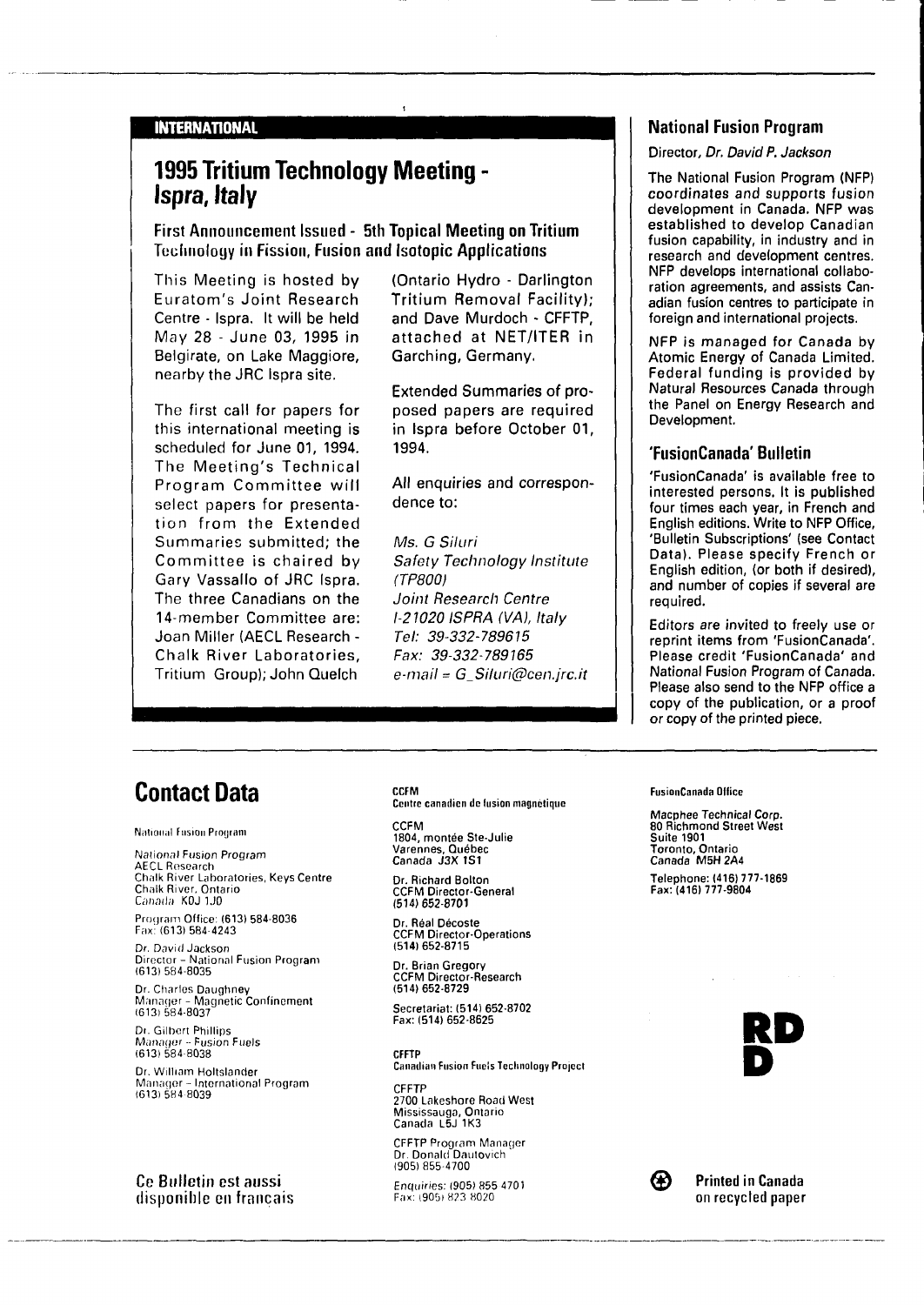

# **Fulletin du Programme national de fusion Numéro 24,** avril **1994**

- Dan s **c e numér o Site ITER de Garching -**
	- **Inauguration officielle**
	- **Profil radial de la densité de courant plasma surTdeV**
	- **5 e Conférence sur la technologie du tritium**

- **Mise à jour CCFM/TdeV**
- **Libération de tritium dans l'air**
- **Cours de base sur le tritium en 1994**
- **Nouvelles alimentations pour les bobines poloïdales de TdeV**

#### **ITER**

### **Site ITER de l'Europe**

#### **Inauguration officielle du site ITER de Garching**

La présence du Canada à l'inauguration officielle du site ITER de l'Europe, à Garching (Allemagne), le 28 janvier, symbolisait la continuité de sa participation aux études EDA d'ITER. L'ambassadeur du Canada auprès de l'Union européenne, M. Gordon Smith, représentait le Canada, à l'invitation du professeur Antonio Ruberti, Commissaire européen à la recherche et à l'enseignement.

Le Canada désire maintenir sa participation aux études EDA d'ITER sous l'égide de l'Union européenne et poursuivre l'association Canada-Europe commencée en octobre 1988. Il a collaboré aux études de R-D de la phase conceptuelle (CDA) d'ITER, de 1988 à 1991, et participe maintenant à la phase technique (EDA) d'ITER aux côtés de l'Europe.

Le site de Garching est chargé de la conception de la chambre à vide et de la couche fertile du réacteur ITER, de l'interface plasma-surfaces intérieures et des composants et accessoires internes du réacteur.

Le site se trouve à l'Institut de physique du plasma Max Planck, près du Munich. L'objectif des études EDA d'ITER, qui doivent se terminer en 1998, est l'élaboration d'un réacteur de fusion producteur d'énergie, réalisable pratiquement. Le deuxième protocole d'entente sur les études EDA d'ITER, signé le 21 mars 1994 à Vienne, marque l'engagement de toutes les parties à poursuivre les travaux jusqu'en 1998.



**M. Gordon Smith, ambassadeur du Canada auprès de l'UE (à droite) et le professeur Antonio Ruberti, représentant de l'Europe, à côté de la plaque commemorative officiellement dévoilée par le professeur Ruberti lors de l'inauguration du site ITER de Garching, le 28 janvier.**

### CCFM - Centre canadien de fusion magnétique

### **Mise à jour-CCFM/TdeV**

**Étude d'un nouveau régime de fonctionnement : déflecteur à simple nul avec injection HF à l'hybride inférieure**

Entre Noël et la fin de mars, le CCFM a étudié un nouveau régime de fonctionnement du tokamak TdeV. Au cours de cette campagne expérimentale de trois mois, TdeV a fonctionné essentiellement en mode déflecteur à simple nul, avec le plasma attaché uniquement au déflecteur supérieur. La plupart des expériences utilisaient le nouveau système de chauffage du plasma et d'entraînement de courant à l'hybride inférieure (ECHI) de 3,7 GHz, d'une puissance maximale de 1,2 MW. Le système ECHI a été installé l'année dernière et est entré en service à la fin de décembre. La puissance HF maximale injectée, environ 700 kW, a fait passé la puissance volumiqua du plasma de TdeV à  $1$  MW/ $m<sup>3</sup>$ , soit trois fois celle obtenue avec le transformateur ohmique seul. Le volume du plasma de TdeV est en effet plasma de Tdev est en effet<br>voisin de 1 m<sup>3</sup> et la puissance normale du plasma, c.-à-d. avec entraînement ohmique seul, est proche de 350 kW. Cette imporproche de 350 kW. Cette importante augmentation de la puissance volumique a donné des résultats intéressants, mais s'est traduite par une diminution de la<br>stabilité générale du plasma.

TdeV a été arrêté le 31 mars pour des travaux d'entretien et des modifications et pour l'installation de diagnostics. Les expériences reprendront vers la mi-mai.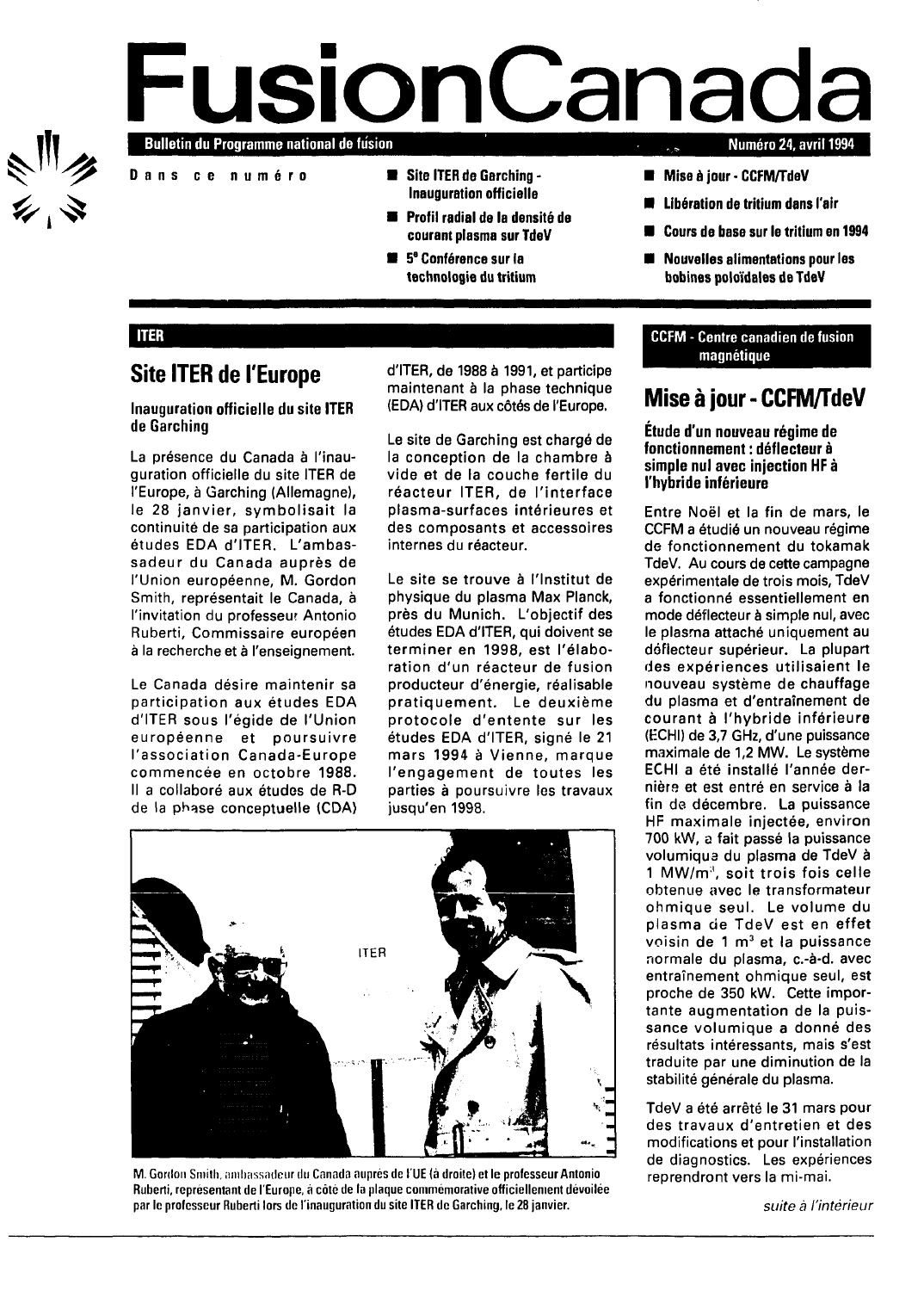ミリク<br>シッシ

### **COURRIER ELECTRONIQUE**

### **Centres de fusion canadiens Adresses électroniques**

Tous les membres du personnel des deux principaux centres de fusion du Canada peuvent être atteints par courrier électronique. Les diverses formes des adresses sont indiquées ci-dessous.

ATTENTION : Tout le monde ne vérifie pas chaque jour son courrier électronique. Avant de lancer un dialogue par courrier électronique, mettez-vous d'accord avec votre correspondant, par télécopieur ou par téléphone.

### CFFTP - Projet canadien sur la technologie des combustibles thermonucléaires

Forme générale des adresses électroniques =

(prénom][nom de famille]@hydro.on.ca

Utiliser le nom de famille complet. Le prénom peut être complet ou raccourci, au choix du destinataire.

### **Personnel clé du CFFTP**

Donald Dautovich - Directeur du CFFTP : Paul Gierszewski - Systèmes de combustible : Ronald Matsugu - Systèmes de tritium : John Blevins - Télémanipulation :

don.dautovich@hydro.on.ca paul.gierszewski@hydro.on.ca ron.matsugu@hydro.on.ca john.blevins@hydro.on.ca

### **CCFM - Centre canadien de fusion magnétique**

Forme générale des adresses électroniques =

[nom de famille]@toka.ireq-ccfm.hydro.qc.ca

Aucun prénom n'est requis. Utilisez le nom de famille complet. Convertissez tous les noms de famille français en minuscules romaines, sans accent. Exemple : Décoste = decoste

### Personnel clé du CCFM :

Richard Bolton - Directeur général : bo!ton@toka.ireq-ccfm.hydro.qc.ca Brian Gregory - Directeur scientifique : gregory@toka.ireq-ccfm.hydro.qc.ca Real Décoste - Directeur de l'exploitation : decoste@toka.ireq-ccfm.hydro.qc.ca

CFFTP - Projet canadien pour la technologie des combustibles thermonucléaires

### **Cours de base de manipulation sans risque du tritium - Octobre 1994**

#### Travaux pratiques en laboratoire de tritium

Le CFFTP offre son cours de base de manipulation sans risque du tritium pour la onzième année. Le cours aura lieu cette année du 17 au 21 octobre aux laboratoires de Chalk River de EACL Recherche. La présentation des sujets de cours sera suivie de travaux pratiques au laboratoire. Une visite des installations viendra renforcer la matière présentée durant le cours.

Le cours présente les sujets relatifs à la manipulation sans risque du tritium, en particulier les techniques de traitement du tritium, l'interaction tritium-matière, la gestion des déchets et la radioprotection théorique et pratique.

En 1994, le cours avancé de manipulation sans risque du tritium sera offert du 9 au 13 mai, aux installations d'Ontario Hydro Technologies, à Toronto.

Pour obtenir la trousse d'inscription au cours, communiquer avec Maryann Zito, CFFTP, (905)855-4701. Pour les questions techniques concernant le cours, communiquer avec Ron Matsugu, (905) 855-4727. Pour communiquer par télécopieur avec ces personnes, utiliser le numéro (905) 823-8020.

### TRITIUM DANS L'ENVIRONNEMENT

### **Libération de tritium dans l'air au Canada**

### Expérience Canada-Japon

Durant l'été de 1994, les chercheurs canadiens et japonais libéreront au cours d'une période de deux semaines une petite quantité (700 Curies) de tritium gazeux dans l'air d'un «jardin» extérieur couvert d'une végétation établie. L'objectif de ce type d'essai est d'établir les relations qui existent en régime permanent entre la concentration de tritium (HT) dans l'air et les concentrations à l'équilibre d'eau tritiée (HTO) dans l'air, le sol et la végétation exposés au tritium. L'essai aura lieu à Chalk River, sur un terrain non contaminé de l'EACL, de façon que toute présence de HTO soit le résultat de la libération mesurée de HT. Phil Davis, de l'EACL, coordonne les essais sur le terrain au Canada. Le JAERI (Institut de recherches sur l'énergie atomique du Japon) est associé à part entière à ce programme d'essai, qui a lieu sous les auspices de l'Agence internationale de l'énergie (AIE, Paris). Hikaru Amano et Hiroshi Noguchi, du JAERI, coordonnent la participation du Japon.

Les essais de ce genre font partie d'un programme de l'AIE réunissant quatre participants (Canada, Japon, Europe et États-Unis) qui étudient les aspects «environnement, sécurité et économie» (ESE) de l'énergie de fusion. Dans ce programme de huit tâches, le Canada est responsable de la tâche Sécurité du tritium et effets environnementaux. Tony Natalizio, du CFFTP, coordonne les travaux communs de cette tâche, à la place de Gary Vivian qui a pris récemment sa retraite. Les plans de l'essai de libération du tritium dans l'air ont été présentés au comité exécutif de l'AIE chargé des travaux ESE lors de la réunion de novembre 1993 à San Diego.

Pour plus de renseignements sur l'essai de rejet de tritium, s'adresser à Phil Davis, EACL, Chalk River (613) 583-3311, poste 3294, fax:(613)584-1221.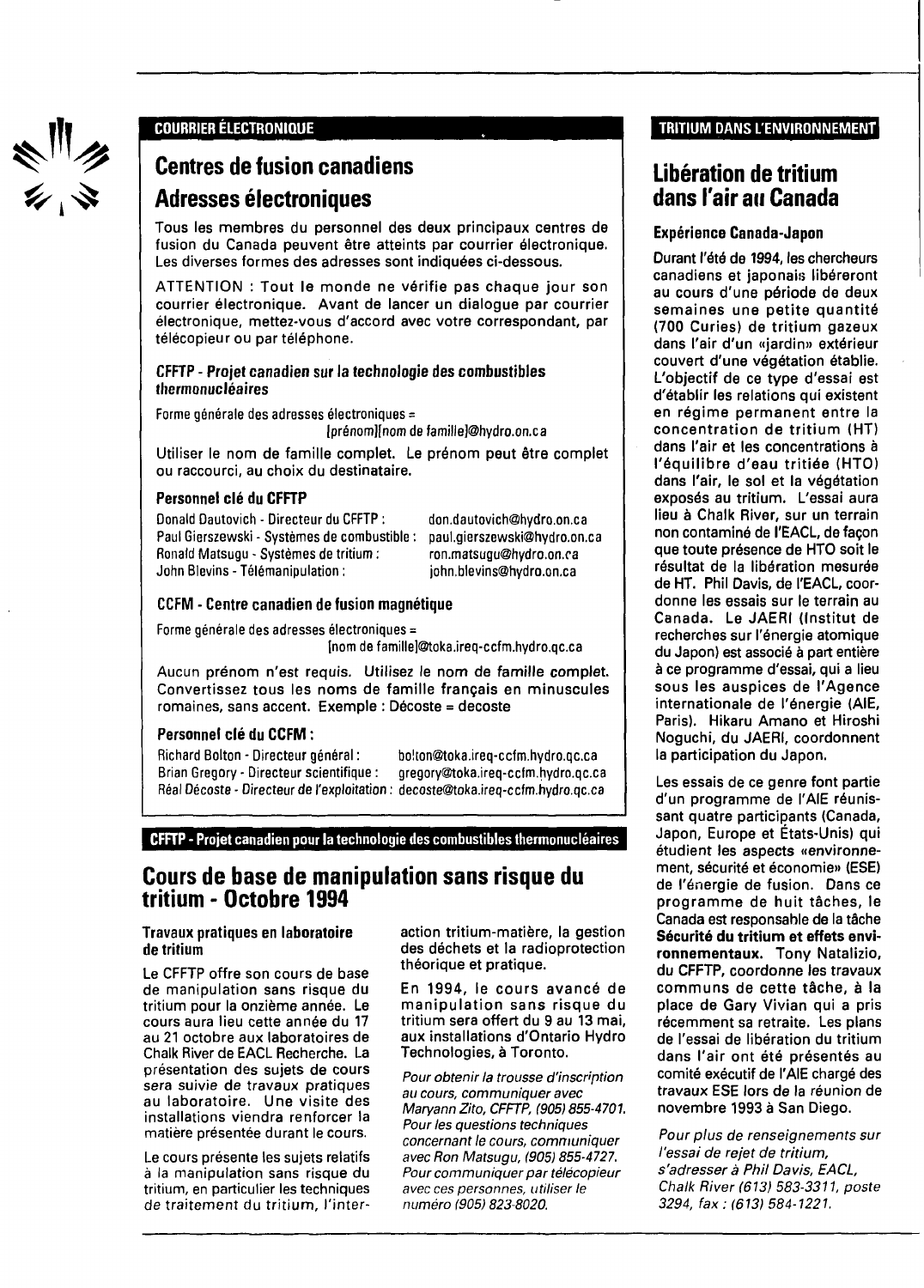### **Mesure du profil radial de la densité de courant plasma sur TdeV**

Grâce au nouveau polarimètre à laser, le CCFM peut maintenant mesurer le profil radial de la densité de courant plasma sur le tokamak TdeV. Cet instrument a été conçu par Jean-Louis Lachambre, du CCFM, qui en a également supervisé la mise en service. Le polarimètre mesure les rotations de plan de polarisation (effet Faraday) de sept faisceaux (produits par un laser à acide formique) traversant le plasma suivant différentes cordes. Ces mêmes faisceaux permettent de mesurer le profil radial de la densité électronique du plasma par interférométrie. La mesure du profil de la densité de courant plasma par effet Faraday est extrêmement difficile, car les angles de rotation des plans de polarisation sont inférieurs à un degré. Les sept angles mesurés sont ensuite traités pour établir le profil de la densité de courant plasma. Ce système sera extrêmement précieux pour mesurer l'effet de l'injection de puissance HF sur le profil de la densité de courant plasma.

Le système permettra d'observer l'évolution du profil de la densité de courant au cours d'un tir tokamak, car il établit un profil toutes les millisecondes. Les profils de la densité électronique du plasma s'obtiennent beaucoup plus rapidement, toutes les 5 microsecondes.

Les signaux provenant du polarimètre à laser sont traités par les ordinateurs d'acquisition de données et les programmes d'analyse de TdeV. Après un tir, on peut obtenir les profils de densité de courant et électronique en moins d'une minute. Cette rapidité sera extrêmement précieuse pour l'équipe de TdeV lors des expériences d'entraîne-

ment de courant à l'hybride inférieure. Par exemple, il lui sera possible d'évaluer entre deux tirs les effets des accroissements de puissance HF injectée sur le profil de la densité de courant plasma ou le spectre de l'onde lancée par le système ECHI et d'utiliser les résultats pour vérifier ou déterminer les changements à apporter à l'injection de puissance HF pour le tir plasma suivant. Une partie importante de la prochaine phase expérimentale avec le système ECHI visera à évaluer les programmes d'ordinateur prévoyant le couplage HF, la déposition de puissance et le courant entraîné par l'hybride inférieure dans le plasma.

Pour plus de renseignements, s'adresser à Jean-Louis Lachambre, CCFM (514) 652-8722, ou par télécopieur, par l'intermédiaire de CCFM.



Profils radiaux de la densité de courant plasma (courbes du bas) et de la densité électronique du plasma (courhes du haut) pour deux **cournnts plnsmn distincts, l'un de 100 kA (a gauche) et l'autre de 240 kA (à droite). Les deux tirs présentent la même densité moyenne M: Comme on pouvait s'y attendre, le profil de la densité de courant plasma est plus large avec le courant le plus important.**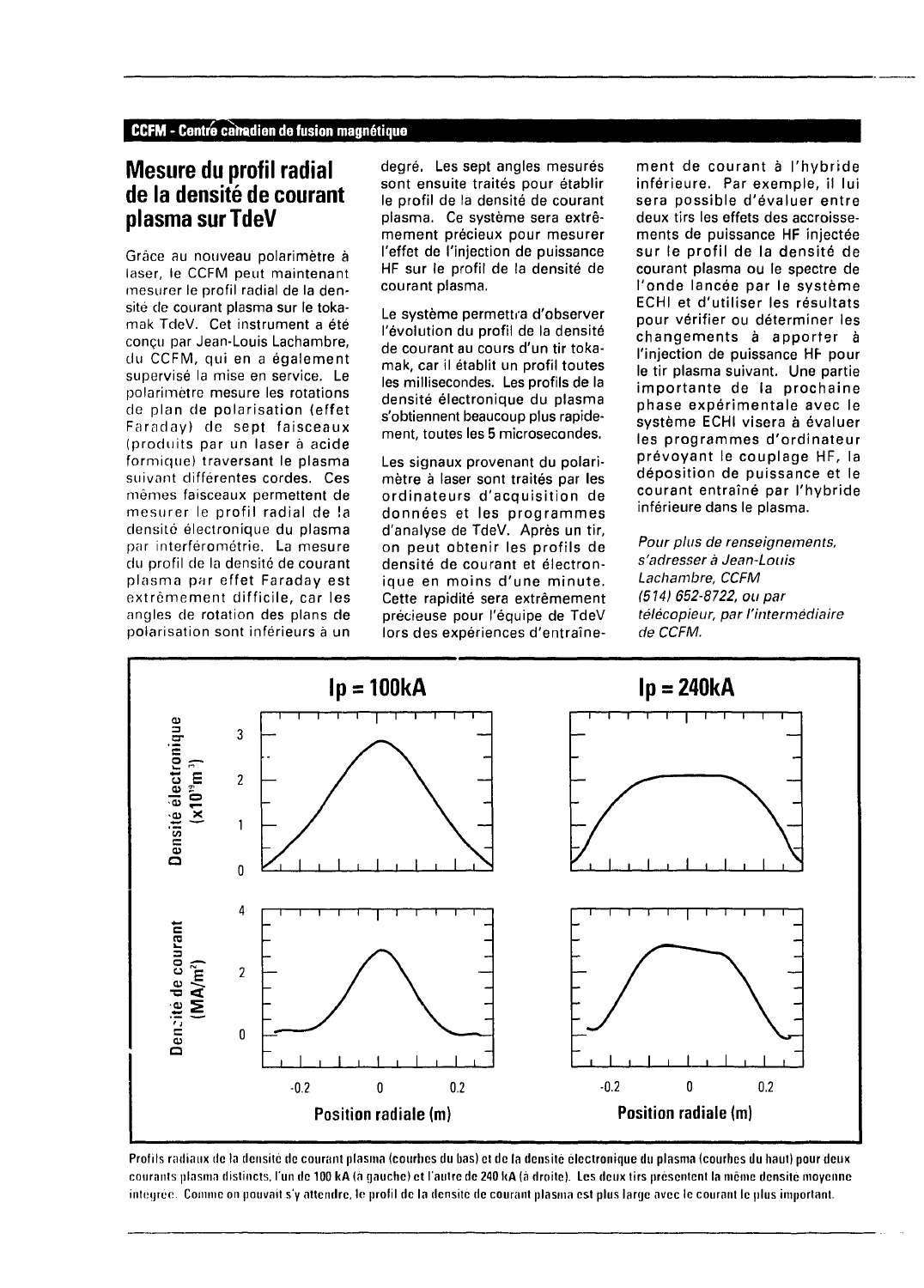mément aux prévisions. Les mesures réelles de profil radial de courant de TdeV ont commencé récemment avec un polarimètre à laser ( voir autre article dans ce numéro) mis au point au CCFM.

#### Revêtement intérieur de bore (boration)

, J our accroître la pureté du plasma, on a installé un système automatique de boration de l'intérieur de la chambre à plasma de TdeV. Le plasma plus propre ainsi obtenu a permis d'atteindre une nouvelle limite de densité de plasma de 7 x 10<sup>19</sup>.m<sup>3</sup> avec le régime ohmique. Le diborane «deutérié» gazeux est utilisé actuellement (à la place du borotriméthyle) pour borer la chambre de plasma de TdeV par décharge clans le gaz. Le nouveau système de boration est programmé pour exécuter toute l'opération automatiquement, c.-à-d. commander le système d'admission du diborane, mettre en place l'électrode de décharge, fixer la durée de la décharge et retourner le TdeV au fonctionnement tokamak normal. Le CCFM s'apprête à tester les effets d'une siliciuration de l'intérieur de la chambre à plasma sur la pureté du plasma. Le revêtement de silicium est déposé par décharge dans du silane «deutérié» gazeux.

L'amélioration de la géométrie des électrodes de décharge et l'utilisation du diborane pour la boration permettent d'obtenir des plasmas plus propres. Ainsi, la tension de boucle  $V_L$  (indicatrice de la pureté du plasma) est tombée de 1,8 volt, sans boration, à 0,9 volt environ. Cette chute de la tension de boucle indique une meilleure rétention de l'oxygène sur les parois de la chambre à plasma. La densité de plasma est également beaucoup mieux contrôlable du fait de la réduction du recyclage du deuterium des parois de la chambre à plasma.

### **Alimentation par injection** de **toroïdes compacts**

Les essais de l'injecteur de toroïdes compacts (TC) sont restés limités, avec cependant une réussite modeste, Les expérimentateurs ont pu injecter sans perturbation majeure des TC au centre du plasma de TdeV avec un champ toroïdal ne dépassant pas 1 tesla. Ce résultat est considéré comme encourageant. L'injecteur de TC projette des masses de combustible de 10 microgrammes environ à une vitesse maximale de 250 km.s<sup>1</sup>.

Pour plus de renseignements, s'adresser à Brian Gregory ou à Real Décoste au CCFM (Voir la liste des contacts).

### **CCFM - Centre canadien de fusion magnétique**

### **Nouveau membre au Conseil du CCFM**

M. Louis Masson, Vice-président, Technologie et IREQ chez Hydro-Québec, a été nommé membre du Conseil d'administration du CCFM. Le CCFM est situé dans les locaux de l'IREQ, principal centre de recherche et de développement d'Hydro-Québec. M. Masson succède à M. Alain Brosseau à la vice-présidence d'Hydro-Québec et au Conseil du CCFM.

M. Masson a acquis 25 ans d'expérience chez Hydro-Québec dans l'exploitation, la planification et la recherche technologique. Hydro-Québec, compagnie d'électricité provinciale, a une capacité de production voisine de 35 000 MW. L'expérience de M. Masson sera extrêmement précieuse pour le CCFM.

Membre fondateur du CCFM, M. Brosseau siégeait au Conseil depuis sa création. Il a joué un rôle de premier plan dans l'orientation du CCFM jusqu'à présent, le faisant bénéficier de son expérience de gestionnaire d'un organisme d'envergure utilisant une technologie complexe. Avant d'entrer chez Hydro-Québec en 1987, M. Brosseau avait occupé divers postes de direction dans l'industrie des télécommunications.

**CCFM** - Centre canadien de fusion magnétique

### **Nouvelles alimentations pour TdeV**

### **EACL Recherche fait don de groupes de thyristors**

Le CCFM acquiert actuellement deux alimentations continues supplémentaires de 6 MW pouvant fournir chacune un courant maximal de 37,5 kA aux différentes bobines de champ poloïdal du tokamak TdeV. Ces alimentations permettront d'ajuster plus finement la position du plasma et de la séparatrice de TdeV, tout en assurant une plus grande souplesse de contrôle de la forme du plasma.

Les groupes de thyristors de haute puissance destinés à ces alimentations ont été fournis par EACL Recherche. Ces groupes étaient utilisés aux laboratoires de Chalk River comme alimentations pour des mesures de flux thermique critique dans des assemblages combustibles simulés pour réacteur de fission. L'utilisation des groupes de thyristors d'EACL dans les nouvelles alimentations permet de réduire de moitié le coût de ces alimentations, en évitant d'avoir à acquérir des alimentations entièrement neuves.

À l'heure actuelle, les quatre bobines du champ d'équilibre principal de TdeV sont alimentées en série par une alimentation unique. L'une des nouvelles alimentations servira à alimenter indépendamment deux bobines CE, pour permettre un contrôle plus rigide de la position de la séparatrice du plasma, ce qui est extrêmement important avec la configuration à simple nul de TdeV pour tester différentes méthodes de polarisation du plasma.

Les alimentations rempliront d'autres rôles lorsque TdeV aura atteint sa nouvelle configuration TdeV-M, vers la fin de la décennie. TdeV-M, machine de 2 teslas, requerra environ deux fois plus d'alimentations que la configuration TdeV actuelle.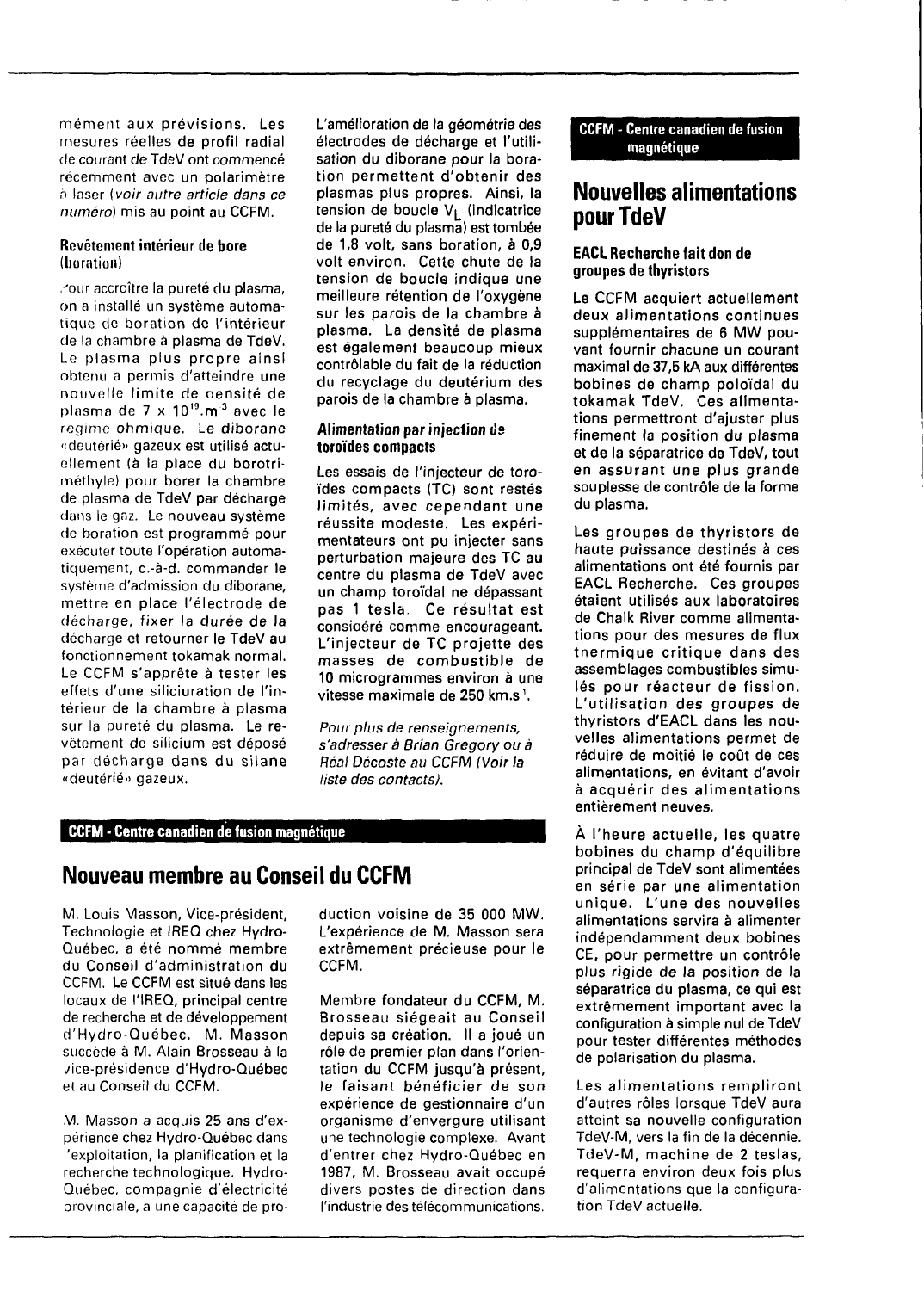#### **CCFM - Centre canadien de fusion •t magnétique**

### **Miseàjour-CCFM/TdeV**

**suite**

#### **Étude du nouveau régime de fonctionnement de TdeV**

Pondant les trois mois de la campagne expérimentale, **TdeV a** fonctionné selon un **régime** entièrement nouveau, avec un **déflecteur** à simple nul, l'injection **HF** à l'hybride inférieure et **l'alimentation** avec du deutérium uniquement. La sortie de l'antenne multijonction ECHI, relativement importante, était placé très près du **plasma de** bord. Cette disposition est nécessaire avec ce **type d'antenne pour** assurer un **couplage puissance** HF/plasma efficace. **Enfin, une** nouvelle méthode de boration **de** l'intérieur de la machine a é\*é mise en service pour accroître la pureté du plasma.

Cette campagne **avait trois grands** objectifs :

- Acquérir l'expérience du système ECHI.
- Obtenir des plasmas stables plus denses, avec **une durée** d'impulsion croissante **et une** augmentation de la **densité** d'énergie par injection **HF.**
- Étudier la polarisation du plasma et le fonctionnement des déflecteurs avec ce nouveau régime plus puissant.

Étant donné **les nouveaux facteurs** intervenant dans le fonctionnement, il a fallu **tâtonner pour** determiner les conditions d'exploitation et optimiser le régime de fonctionnement prolongé. **Les** progrès réalisés sont **considérés** comme satisfaisants. Une nouvelle limite de densité **de plasma** de **7 x iO<sup>19</sup>.m<sup>3</sup> a été atteinte en** régime ohmique **avec le champ** magnétique toroidal standard **de** 1,5 tesla. Comme prévu, une température de plasma de 1,4 **keV** a été atteinte avec une injection de puissance HF de 700 kW. La température du plasma de TdeV, sans injection HF, est comprise entre 0,8 et 1,0 keV. Autre résultat obtenu avec le système ECHI, le plasma lui-même est capable d'induire une importante différence

**de potentiel négative entre les plaques de déflecteur électriquement isolées (par exemple -200 volts) en l'absence de toute tension de polarisation extérieure. Ce phénomène, qui est mal compris, est probablement lié à la production d'électrons suprathermiques par l'injection HF. Une telle différence de potentiel induite par le plasma pourrait détériorer les isolateurs électriques à l'intérieur du tokamak, si elle se produit alors qu'une tension de polarisation est appliquée aux plaques.**

#### **Obtention du courant plasma maximal avec le système ECHI**

**En l'absence d'un entraînement de courant supplémentaire, le courant plasma du tokamak est entraîné par induction, au moyen du transformateur ohmique. Les expérimentateurs ont pu obtenir le courant plasma maximal de TdeV de 210 kA sans l'aide du transformateur, en utilisant le système ECHI seul. Ce résultat, l'un des objectifs expérimentaux de la campagne, indique que le système ECHI et l'antenne multijonction fonctionnent selon les prévisions et que l'entraînement de courant se fait par l'accélération des électrons du plasma par les ondes plasma à l'hybride inférieure de 3,7 GHz. Le fait que le courant plasma soit entraîné par le système ECHI seul montre que la chute de tension nette, ou tension de boucle V[\_, le long du tore est nulle.**

#### **Progrès du fonctionnement du tokamak**

**Durant les trois mois de la campagne, les expérimentateurs de TdeV ont obtenu progressivement des plasmas plus stables de durée d'impulsion croissante, avec une puissance volumique élevée, à mesure qu'ils apprenaient à tenir compte des interdépendances entre les paramètres du plasma et les nouvelles conditions de fonctionnement. La stabilité du plasma, d'abord imprévisible, est devenue plus prévisible avec** l'expérience. **L'empoisonnement** par le carbone a créé des difficultés. L'érosion du graphite des plaques de déflecteur, due aux charges de puissance accrues, **avec un occasionnel emballement du carbone, tend à empoisonner le plasma et, indirectement, à le perturber fortement. L'utilisation des nouvelles caméras de visualisation des plaques de déflecteur de TdeV (dans le spectre visible et l'infrarouge) a permis de répartir la déposition de puissance sur les plaques de déflecteur de manière à minimiser l'érosion du graphite.**

**Le mode H de confinement élevé ne s'est pas encore manifesté sur TdeV, bien que l'extrapolation des conditions relatives à d'autres machines indique la possibilité d'atteindre le mode H avec le système ECHI.**

**Pour l'heure, l'injection HF de grande puissance ne permet pas de dépasser des densités de plasma de 3 x 1O<sup>19</sup>.m'<sup>3</sup> environ. Cela est dû en partie au fait que la pénétration de la puissance ECHI dans le plasma est limitée par l'amplitude du champ magnétique toroidal By de TdeV (1,5 tesla). Le CCFM va augmenter Bj à 2 testas d'ici à quelques mois. Cela permettra de rapprocher l'entraînement de courant du centre du plasma et d'augmenter la densité qu'on peut y obtenir.**

**l'injection de puissance HF à l'hybride inférieure permet de stabiliser facilement les modes d'oscillation du plasma «en dents de scie» de TdeV, communs à presque tous les tokamaks. C'est une indication que le profil radial de la densité de courant plasma est élargi par le courant supplémentaire produit par l'injection de puissance HF du système ECHI. Les «dents de scie» se produisent lorsqu'un maximum au centre (maximum axial) du profil radial de courant du plasma dépasse certains critères bien définis dépendant de l'amplitude du champ magnétique toroidal. Dans les conditions actuelles de fonctionnement, le système ECHI devrait entraîner le courant plasma essentiellement au voisinage du bord (ce qui élargit le** profil du courant plasma) **et** c'est bien ce qu'on observe. Il s'agit là d'une autre indication **que** le système ECHI fonctionne confor-